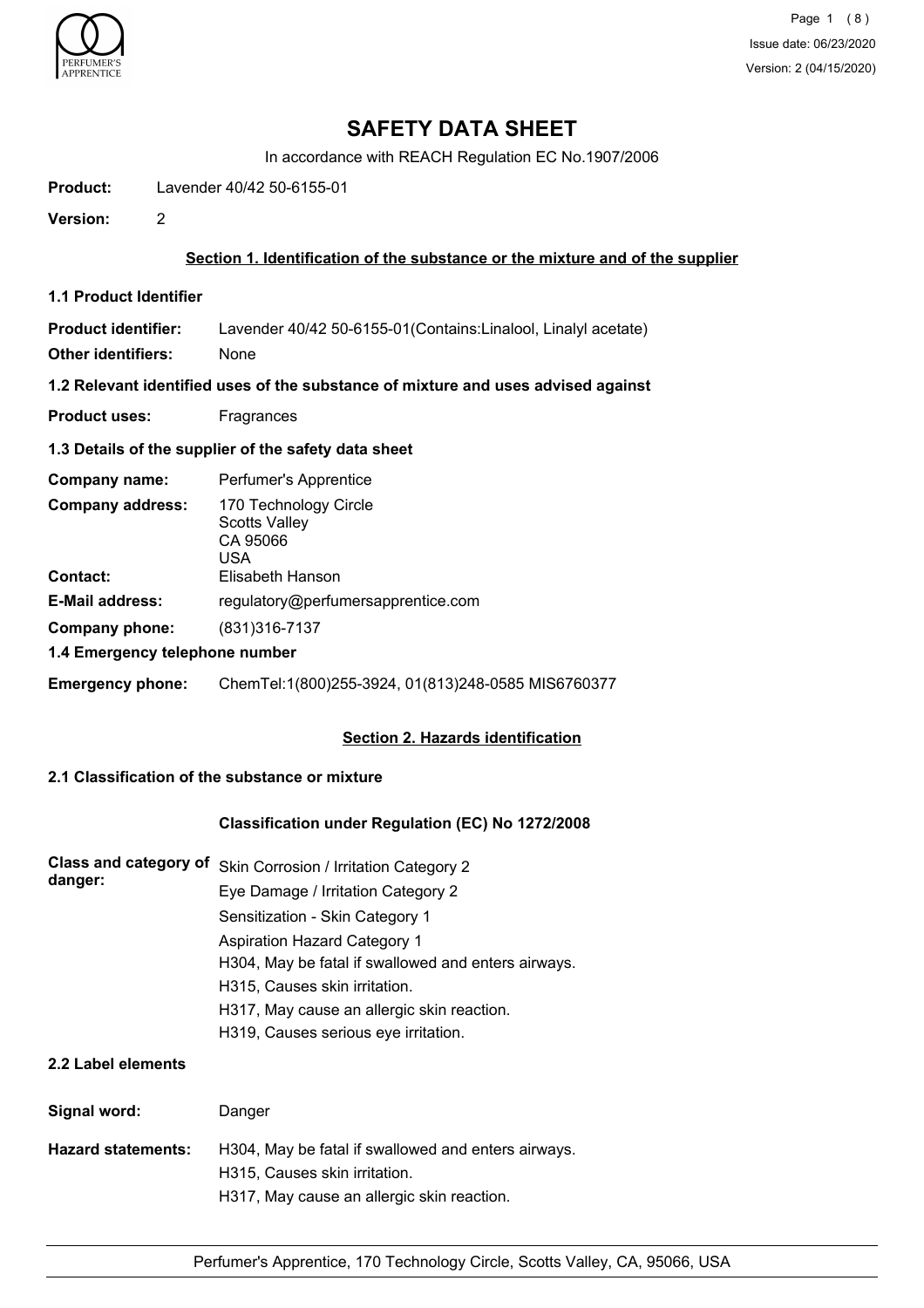

## **SAFETY DATA SHEET**

In accordance with REACH Regulation EC No.1907/2006

| Product:                            | Lavender 40/42 50-6155-01                                                                                                                                                                                                                                                                                                                                                                                                                                                                                                                                                                                                                                                                                                                                                                                                                                                                                                                                  |  |  |
|-------------------------------------|------------------------------------------------------------------------------------------------------------------------------------------------------------------------------------------------------------------------------------------------------------------------------------------------------------------------------------------------------------------------------------------------------------------------------------------------------------------------------------------------------------------------------------------------------------------------------------------------------------------------------------------------------------------------------------------------------------------------------------------------------------------------------------------------------------------------------------------------------------------------------------------------------------------------------------------------------------|--|--|
| <b>Version:</b>                     | $\overline{2}$                                                                                                                                                                                                                                                                                                                                                                                                                                                                                                                                                                                                                                                                                                                                                                                                                                                                                                                                             |  |  |
|                                     | H319, Causes serious eye irritation.                                                                                                                                                                                                                                                                                                                                                                                                                                                                                                                                                                                                                                                                                                                                                                                                                                                                                                                       |  |  |
| <b>Supplemental</b><br>Information: | EUH208, Contains Eucalyptol, I-Limonene. May produce an allergic reaction.                                                                                                                                                                                                                                                                                                                                                                                                                                                                                                                                                                                                                                                                                                                                                                                                                                                                                 |  |  |
| <b>Precautionary</b><br>statements: | P261, Avoid breathing vapour or dust.<br>P264, Wash hands and other contacted skin thoroughly after handling.<br>P272, Contaminated work clothing should not be allowed out of the workplace.<br>P280, Wear protective gloves/eye protection/face protection.<br>P301/310, IF SWALLOWED: Immediately call a POISON CENTER or doctor/physician.<br>P302/352, IF ON SKIN: Wash with plenty of soap and water.<br>P305/351/338, IF IN EYES: Rinse cautiously with water for several minutes. Remove contact<br>lenses, if present and easy to do. Continue rinsing.<br>P331, Do not induce vomiting.<br>P333/313, If skin irritation or rash occurs: Get medical advice/attention.<br>P337/313, If eye irritation persists: Get medical advice/attention.<br>P362, Take off contaminated clothing and wash before reuse.<br>P405, Store locked up.<br>P501, Dispose of contents/container to approved disposal site, in accordance with local<br>regulations. |  |  |
| Pictograms:                         |                                                                                                                                                                                                                                                                                                                                                                                                                                                                                                                                                                                                                                                                                                                                                                                                                                                                                                                                                            |  |  |
| Other hazards:                      | None                                                                                                                                                                                                                                                                                                                                                                                                                                                                                                                                                                                                                                                                                                                                                                                                                                                                                                                                                       |  |  |

## **Section 3. Composition / information on ingredients**

#### **3.2 Mixtures**

## **Contains:**

| <b>Name</b>     | <b>CAS</b> | <b>EC</b> | <b>REACH Registration</b><br>No. | $\frac{9}{6}$ | <b>Classification for</b><br>(CLP) 1272/2008                                                                                         |
|-----------------|------------|-----------|----------------------------------|---------------|--------------------------------------------------------------------------------------------------------------------------------------|
| Linalyl acetate | 115-95-7   | 204-116-4 |                                  | 47.19%        | Skin Irrit. 2-Eye Irrit. 2;<br>H315-H319.-                                                                                           |
| <b>Linalool</b> | 78-70-6    | 201-134-4 |                                  | 43.06%        | Skin Irrit. 2-Eye Irrit. 2;<br>H315-H319.-                                                                                           |
| Eucalyptol      | 470-82-6   | 207-431-5 |                                  | 0.85%         | Flam. Liq. 3-Skin Sens.<br>1B;H226-H317.-                                                                                            |
| II-Limonene     | 5989-54-8  | 227-815-6 |                                  | 0.13%         | Flam. Lig. 3-Skin Irrit.<br>2-Skin Sens. 1B-Asp.<br>Tox 1-Aquatic Acute 1-<br>Aquatic Chronic 1:<br>lH226-H304-H315-<br>lH317-H410.- |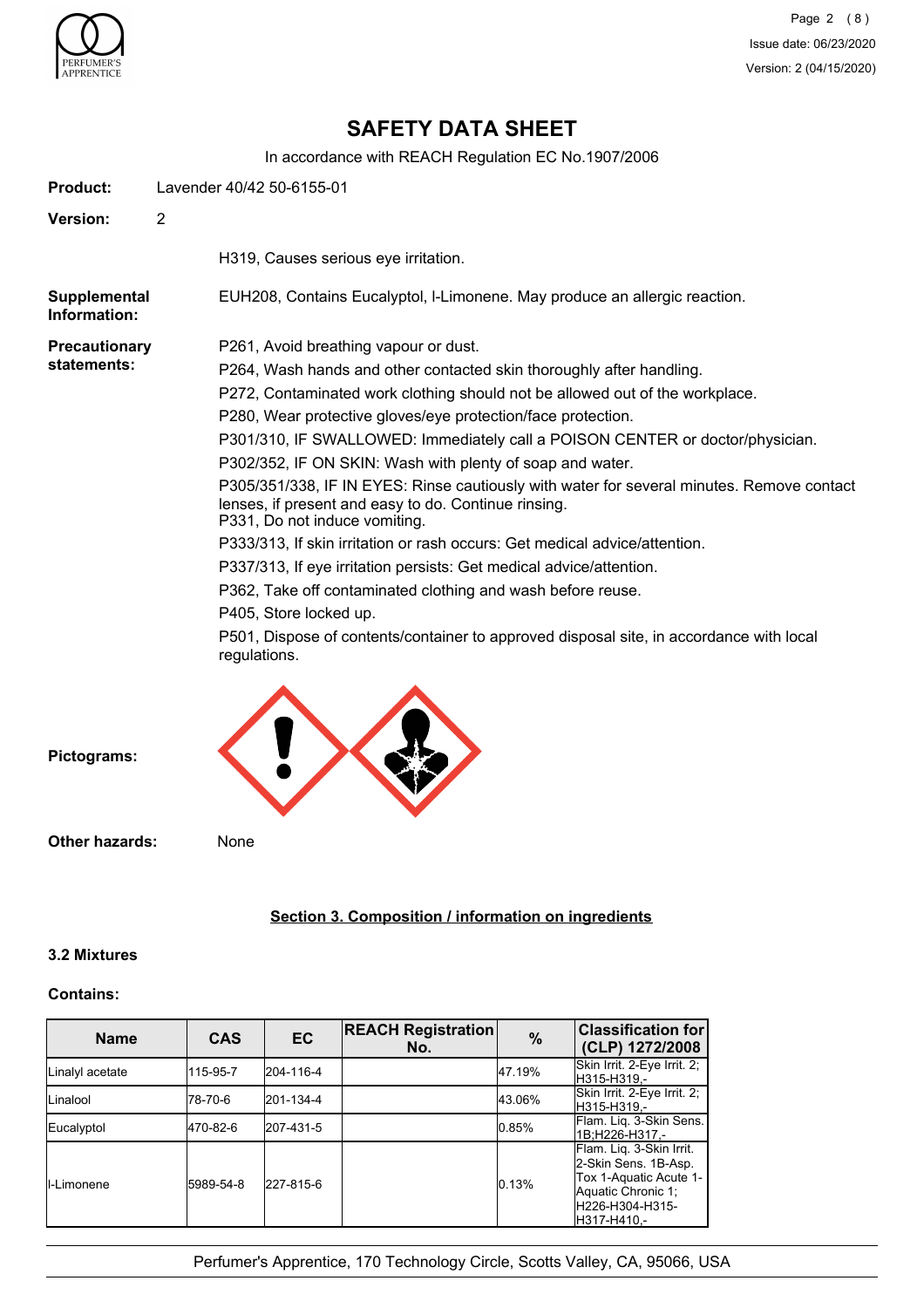

Page 3 (8) Issue date: 06/23/2020 Version: 2 (04/15/2020)

## **SAFETY DATA SHEET**

In accordance with REACH Regulation EC No.1907/2006

**Product:** Lavender 40/42 50-6155-01

**Version:** 2

## **Substances with Community workplace exposure limits:**

Not Applicable

**Substances that are persistent, bioaccumulative and toxic or very persistent and very bioaccumulative, greater than 0.1%:**

Not Applicable

#### **Section 4. First-aid measures**

#### **4.1 Description of first aid measures**

IF SWALLOWED: Immediately call a POISON CENTER or doctor/physician.

IF ON SKIN: Wash with plenty of soap and water.

IF IN EYES: Rinse cautiously with water for several minutes. Remove contact lenses, if present and easy to do. Continue rinsing.

#### **4.2 Most important symptoms and effects, both acute and delayed**

May be fatal if swallowed and enters airways.

Causes skin irritation.

May cause an allergic skin reaction.

Causes serious eye irritation.

## **4.3 Indication of any immediate medical attention and special treatment needed**

None expected, see Section 4.1 for further information.

## **SECTION 5: Firefighting measures**

#### **5.1 Extinguishing media**

Suitable media: Carbon dioxide, Dry chemical, Foam.

## **5.2 Special hazards arising from the substance or mixture**

In case of fire, may be liberated: Carbon monoxide, Unidentified organic compounds.

**5.3 Advice for fire fighters:**

In case of insufficient ventilation, wear suitable respiratory equipment.

## **Section 6. Accidental release measures**

## **6.1 Personal precautions, protective equipment and emergency procedures:**

Avoid inhalation. Avoid contact with skin and eyes. See protective measures under Section 7 and 8.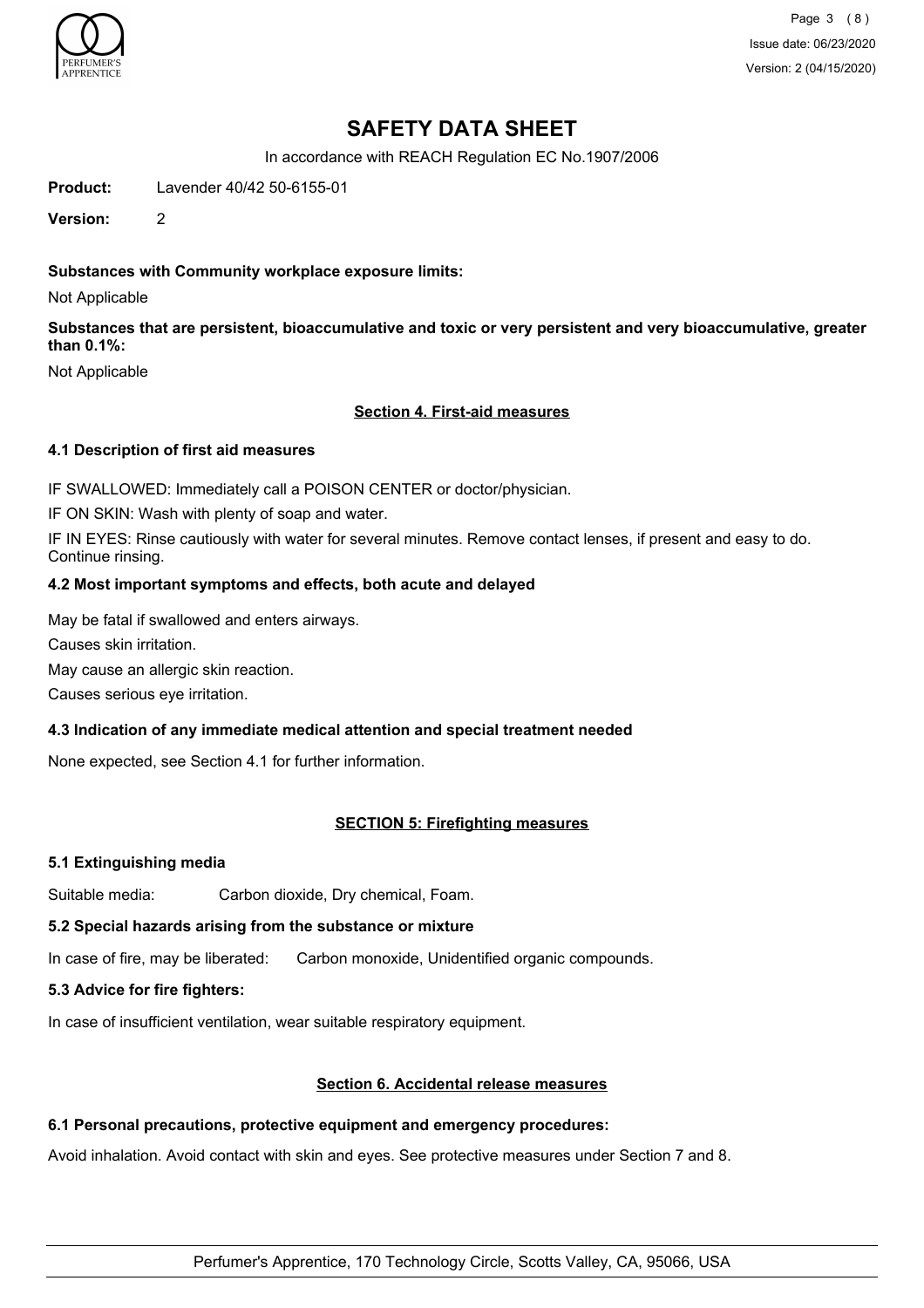

Page 4 (8) Issue date: 06/23/2020 Version: 2 (04/15/2020)

## **SAFETY DATA SHEET**

In accordance with REACH Regulation EC No.1907/2006

**Product:** Lavender 40/42 50-6155-01

**Version:** 2

#### **6.2 Environmental precautions:**

Keep away from drains, surface and ground water, and soil.

#### **6.3 Methods and material for containment and cleaning up:**

Remove ignition sources. Provide adequate ventilation. Avoid excessive inhalation of vapours. Contain spillage immediately by use of sand or inert powder. Dispose of according to local regulations.

#### **6.4 Reference to other sections:**

Also refer to sections 8 and 13.

#### **Section 7. Handling and storage**

#### **7.1 Precautions for safe handling:**

Keep away from heat, sparks, open flames and hot surfaces. - No smoking. Use personal protective equipment as required. Use in accordance with good manufacturing and industrial hygiene practices. Use in areas with adequate ventilation Do not eat, drink or smoke when using this product.

#### **7.2 Conditions for safe storage, including any incompatibilities:**

Store in a well-ventilated place. Keep container tightly closed. Keep cool. Ground/bond container and receiving equipment. Use explosion-proof electrical, ventilating and lighting equipment. Use only non-sparking tools. Take precautionary measures against static discharge.

#### **7.3 Specific end use(s):**

Fragrances: Use in accordance with good manufacturing and industrial hygiene practices.

## **Section 8. Exposure controls/personal protection**

#### **8.1 Control parameters**

Workplace exposure limits: Not Applicable

## **8.2 Exposure Controls**

#### **Eye / Skin Protection**

Wear protective gloves/eye protection/face protection

#### **Respiratory Protection**

Under normal conditions of use and where adequate ventilation is available to prevent build up of excessive vapour, this material should not require special engineering controls. However, in conditions of high or prolonged use, or high temperature or other conditions which increase exposure, the following engineering controls can be used to minimise exposure to personnel: a) Increase ventilation of the area with local exhaust ventilation. b) Personnel can use an approved, appropriately fitted respirator with organic vapour cartridge or canisters and particulate filters. c) Use closed systems for transferring and processing this material.

Also refer to Sections 2 and 7.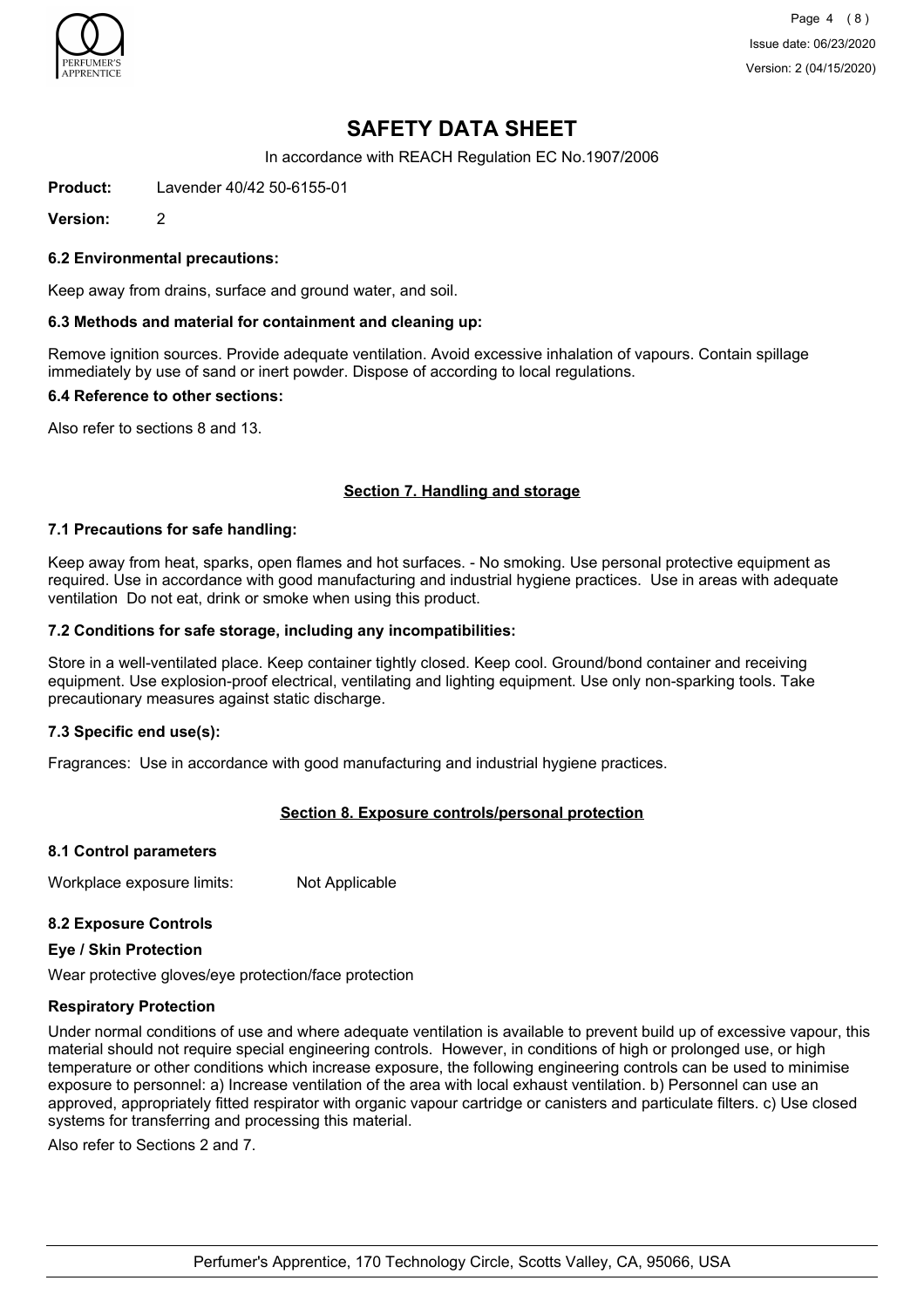

Page 5 (8) Issue date: 06/23/2020 Version: 2 (04/15/2020)

## **SAFETY DATA SHEET**

In accordance with REACH Regulation EC No.1907/2006

**Product:** Lavender 40/42 50-6155-01

**Version:** 2

#### **Section 9. Physical and chemical properties**

#### **9.1 Information on basic physical and chemical properties**

| Appearance:                                   | Not determined                               |
|-----------------------------------------------|----------------------------------------------|
| Odour:                                        | Not determined                               |
| <b>Odour threshold:</b>                       | Not determined                               |
| pH:                                           | Not determined                               |
| Melting point / freezing point:               | Not determined                               |
| Initial boiling point / range:                | Not determined                               |
| <b>Flash point:</b>                           | 68.9 °C                                      |
| <b>Evaporation rate:</b>                      | Not determined                               |
| Flammability (solid, gas):                    | Not determined                               |
| Upper/lower flammability or explosive limits: | Product does not present an explosion hazard |
| Vapour pressure:                              | Not determined                               |
| Vapour density:                               | Not determined                               |
| <b>Relative density:</b>                      | 0.8860                                       |
| Solubility(ies):                              | Not determined                               |
| Partition coefficient: n-octanol/water:       | Not determined                               |
| Auto-ignition temperature:                    | Not determined                               |
| <b>Decomposition temperature:</b>             | Not determined                               |
| <b>Viscosity:</b>                             | Not determined                               |
| <b>Explosive properties:</b>                  | Not expected                                 |
| <b>Oxidising properties:</b>                  | Not expected                                 |
|                                               |                                              |

**9.2 Other information:** None available

#### **Section 10. Stability and reactivity**

#### **10.1 Reactivity:**

Presents no significant reactivity hazard, by itself or in contact with water.

## **10.2 Chemical stability:**

Good stability under normal storage conditions.

## **10.3 Possibility of hazardous reactions:**

Not expected under normal conditions of use.

## **10.4 Conditions to avoid:**

Avoid extreme heat.

#### **10.5 Incompatible materials:**

Avoid contact with strong acids, alkalis or oxidising agents.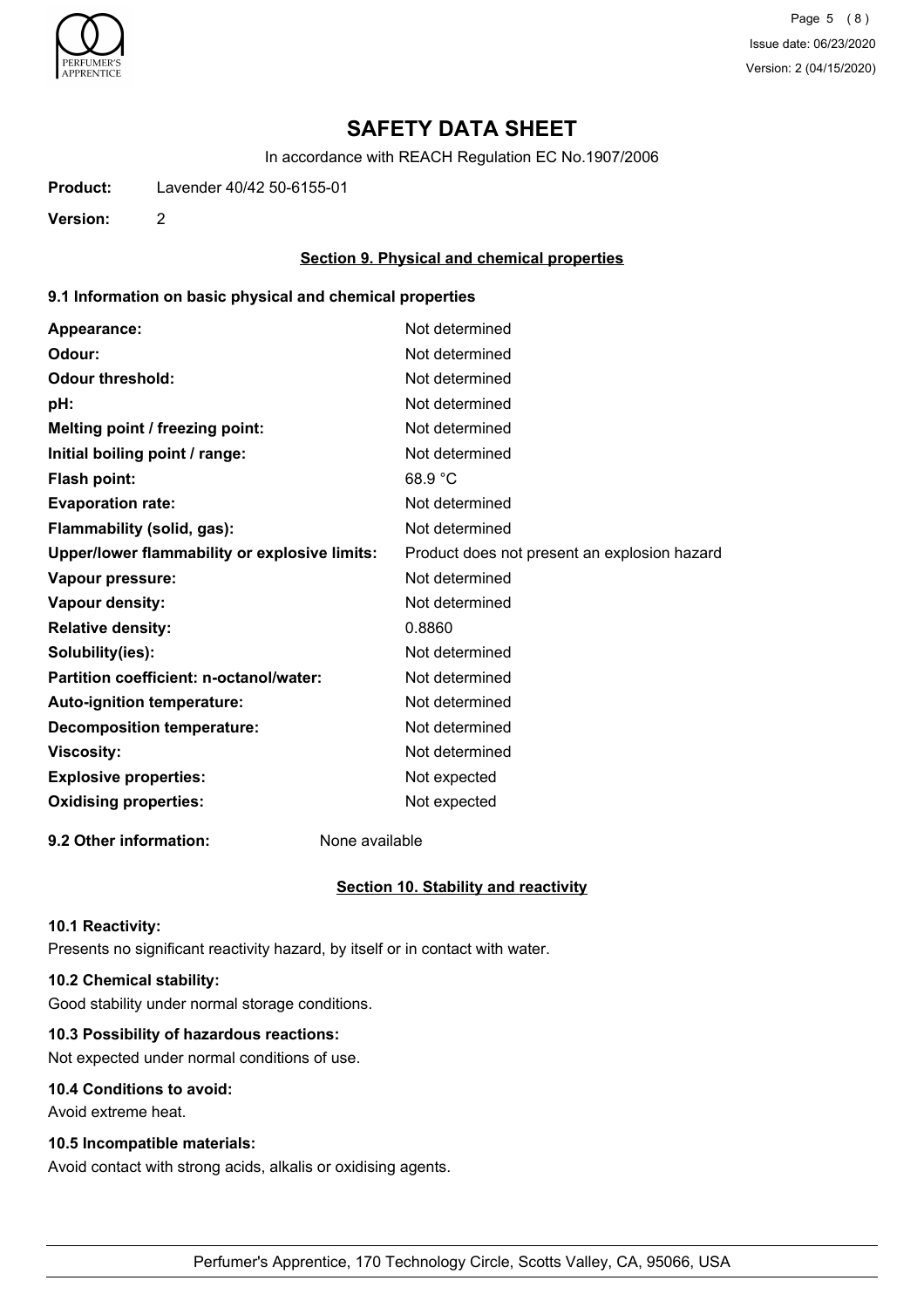

Page 6 (8) Issue date: 06/23/2020 Version: 2 (04/15/2020)

## **SAFETY DATA SHEET**

In accordance with REACH Regulation EC No.1907/2006

**Product:** Lavender 40/42 50-6155-01

**Version:** 2

#### **10.6 Hazardous decomposition products:**

Not expected.

## **Section 11. Toxicological information**

#### **11.1 Information on toxicological effects**

This mixture has not been tested as a whole for health effects. The health effects have been calculated using the methods outlined in Regulation (EC) No 1272/2008 (CLP).

| <b>Acute Toxicity:</b>                    | Based on available data the classification criteria are not met. |
|-------------------------------------------|------------------------------------------------------------------|
| <b>Acute Toxicity Oral</b>                | >5000                                                            |
| <b>Acute Toxicity Dermal</b>              | Not Applicable                                                   |
| <b>Acute Toxicity Inhalation</b>          | Not Available                                                    |
| <b>Skin corrosion/irritation:</b>         | Skin Corrosion / Irritation Category 2                           |
| Serious eye damage/irritation:            | Eye Damage / Irritation Category 2                               |
| <b>Respiratory or skin sensitisation:</b> | Sensitization - Skin Category 1                                  |
| Germ cell mutagenicity:                   | Based on available data the classification criteria are not met. |
| <b>Carcinogenicity:</b>                   | Based on available data the classification criteria are not met. |
| <b>Reproductive toxicity:</b>             | Based on available data the classification criteria are not met. |
| <b>STOT-single exposure:</b>              | Based on available data the classification criteria are not met. |
| <b>STOT-repeated exposure:</b>            | Based on available data the classification criteria are not met. |
| <b>Aspiration hazard:</b>                 | <b>Aspiration Hazard Category 1</b>                              |

## **Information about hazardous ingredients in the mixture**

Not Applicable

Refer to Sections 2 and 3 for additional information.

#### **Section 12. Ecological information**

| 12.1 Toxicity:                           | Not available |
|------------------------------------------|---------------|
| 12.2 Persistence and degradability:      | Not available |
| 12.3 Bioaccumulative potential:          | Not available |
| 12.4 Mobility in soil:                   | Not available |
| 12.5 Results of PBT and vPvB assessment: |               |

This substance does not meet the PBT/vPvB criteria of REACH, annex XIII.

**12.6 Other adverse effects:** Not available

## **Section 13. Disposal considerations**

#### **13.1 Waste treatment methods:**

Dispose of in accordance with local regulations. Avoid disposing into drainage systems and into the environment. Empty containers should be taken to an approved waste handling site for recycling or disposal.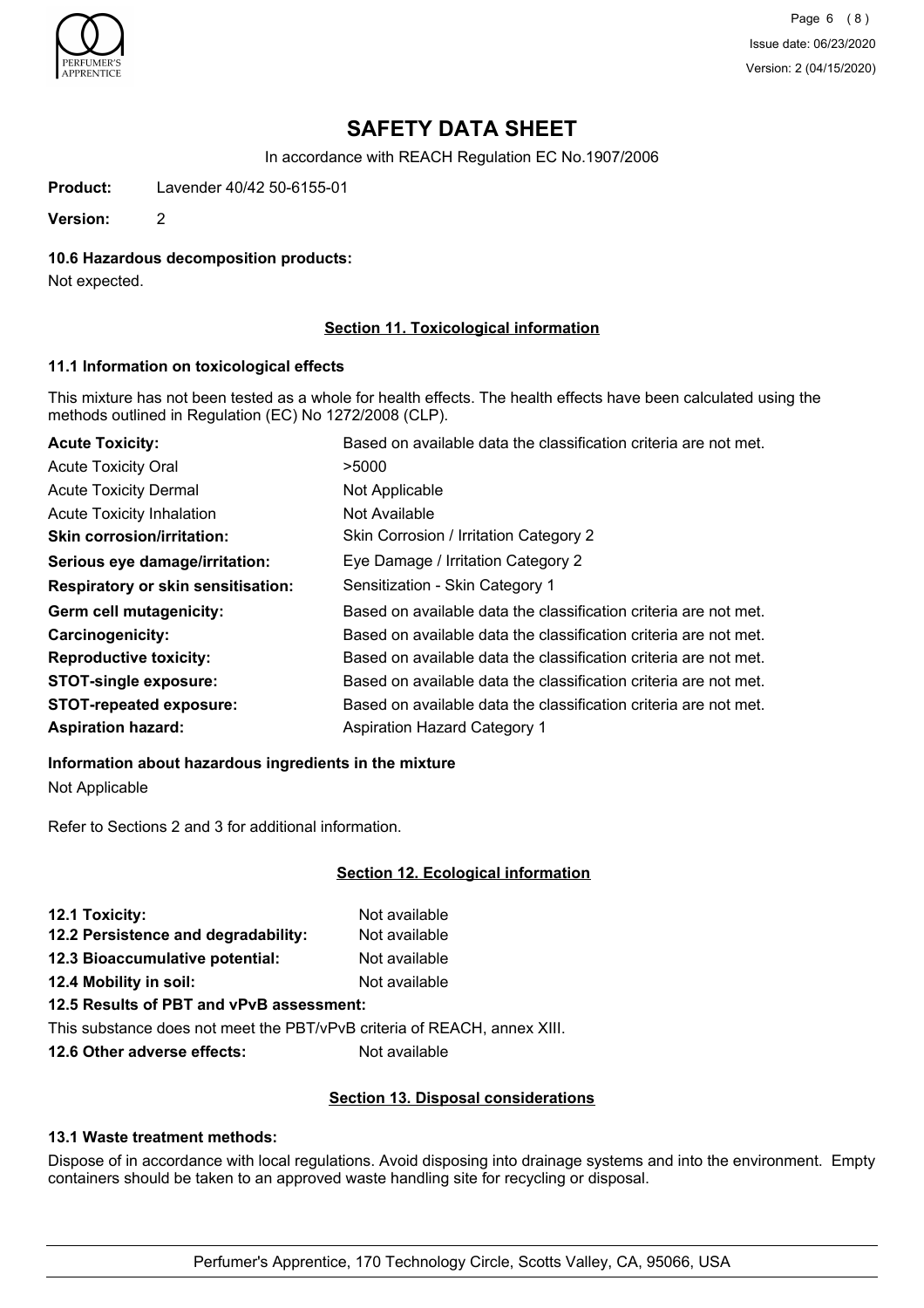

Page 7 (8) Issue date: 06/23/2020 Version: 2 (04/15/2020)

## **SAFETY DATA SHEET**

In accordance with REACH Regulation EC No.1907/2006

**Product:** Lavender 40/42 50-6155-01

**Version:** 2

## **Section 14. Transport information**

| 14.1 UN number:                    | Not classified                              |
|------------------------------------|---------------------------------------------|
| 14.2 UN Proper Shipping Name:      | ۰                                           |
| 14.3 Transport hazard class(es):   | Not classified                              |
| <b>Sub Risk:</b>                   | Not classified                              |
| 14.4. Packing Group:               | Not classified                              |
| <b>14.5 Environmental hazards:</b> | Not environmentally hazardous for transport |
| 14.6 Special precautions for user: | None additional                             |
|                                    |                                             |

**14.7 Transport in bulk according to Annex II of MARPOL73/78 and the IBC Code:**

Not classified

## **Section 15. Regulatory information**

**15.1 Safety, health and environmental regulations/legislation specific for the substance or mixture** None additional

#### **15.2 Chemical Safety Assessment**

A Chemical Safety Assessment has not been carried out for this product.

## **Section 16. Other information**

| <b>Concentration % Limits:</b>  | SCI 2=11.08% EDI 2=11.08% |
|---------------------------------|---------------------------|
| <b>Total Fractional Values:</b> | SCI 2=9.03 EDI 2=9.03     |

**Key to revisions:**

Classification under Regulation (EC) No 1272/2008

## **Key to abbreviations:**

| <b>Abbreviation</b> | <b>Meaning</b>                                                           |
|---------------------|--------------------------------------------------------------------------|
| Aquatic Acute 1     | Hazardous to the Aquatic Environment - Acute Hazard Category 1           |
| Aquatic Chronic 1   | Hazardous to the Aquatic Environment - Long-term Hazard Category 1       |
| Asp. Tox 1          | Aspiration Hazard Category 1                                             |
| Eye Irrit. 2        | Eye Damage / Irritation Category 2                                       |
| Flam. Liq. 3        | Flammable Liquid, Hazard Category 3                                      |
| H226                | Flammable liquid and vapour.                                             |
| H304                | May be fatal if swallowed and enters airways.                            |
| H315                | lCauses skin irritation.                                                 |
| H317                | May cause an allergic skin reaction.                                     |
| H319                | Causes serious eye irritation.                                           |
| H410                | Very toxic to aquatic life with long lasting effects.                    |
| P210                | Keep away from heat, sparks, open flames and hot surfaces. - No smoking. |
| P233                | Keep container tightly closed.                                           |